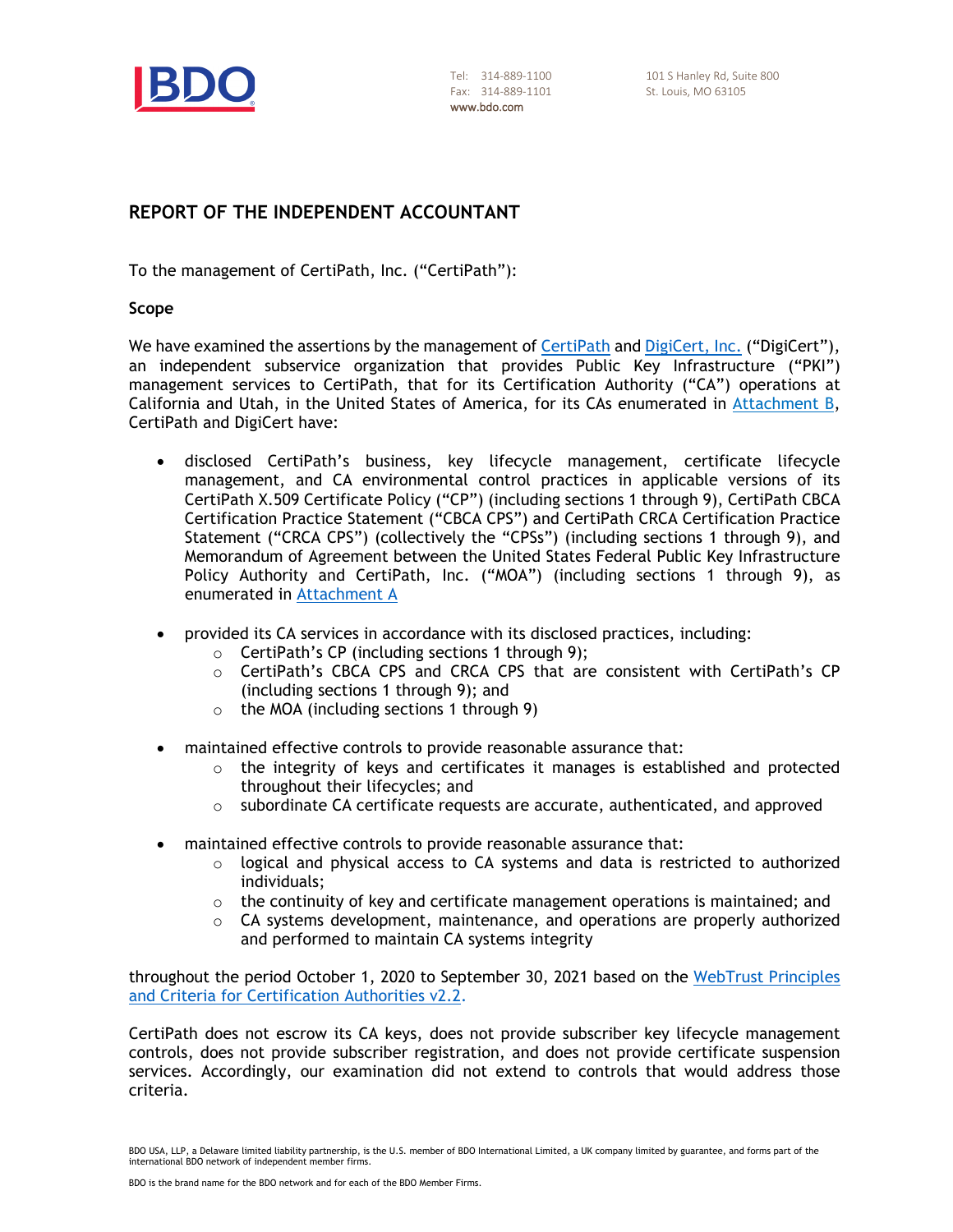

#### **Certification Authority's Responsibilities**

CertiPath and DigiCert management are responsible for their respective assertions, including the fairness of their presentation, and the provision of their described services in accordance with the [WebTrust Principles and Criteria for Certification Authorities v2.2.](https://www.cpacanada.ca/-/media/site/operational/ms-member-services/docs/webtrust/webtrust-for-ca-22.pdf?la=en&hash=76D4C1F8363D563CE7FC09031E54ACA2EBFE3E3A)

## **Practitioner's Responsibilities**

Our responsibility is to express an opinion on CertiPath's and DigiCert's management's assertions based on our examination. Our examination was conducted in accordance with attestation standards established by the American Institute of Certified Public Accountants. Those standards require that we plan and perform the examination to obtain reasonable assurance about whether management's assertion is fairly stated, in all material respects. An examination involves performing procedures to obtain evidence about management's assertion. The nature, timing, and extent of the procedures selected depend on our judgment, including an assessment of the risks of material misstatement of management's assertion, whether due to fraud or error. We believe that the evidence we obtained is sufficient and appropriate to provide a reasonable basis for our opinion.

We are required to be independent and to meet our other ethical responsibilities in accordance with relevant ethical requirements relating to the engagement.

The relative effectiveness and significance of specific controls at CertiPath and DigiCert and their effect on assessments of control risk for subscribers and relying parties are dependent on their interaction with the controls, and other factors present at individual subscriber and relying party locations. Our examination did not extend to controls at individual subscriber and relying party locations, and we have not evaluated the effectiveness of such controls.

#### **Inherent Limitations**

There are inherent limitations in the effectiveness of any system of internal control, including the possibility of human error and the circumvention of controls. For example, because of their nature, controls may not prevent, or detect unauthorised access to systems and information, or failure to comply with internal and external policies or requirements. Also, the projection to the future of any conclusions based on our findings is subject to the risk that controls may become ineffective.

#### **Independent Accountant's Opinion**

In our opinion, CertiPath's and DigiCert's management assertions, as referred to above, are fairly stated, in all material respects.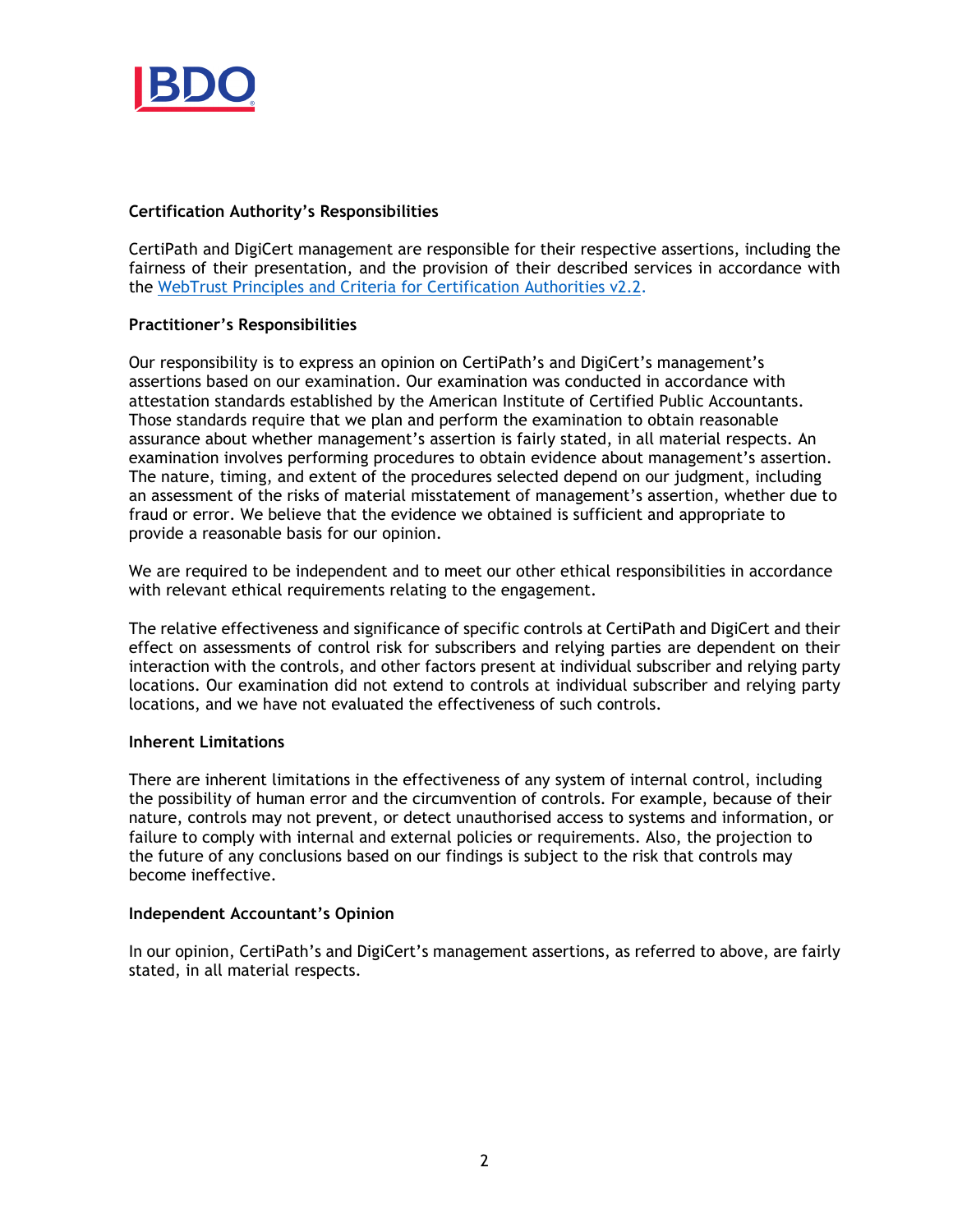

This report does not include any representation as to the quality of CertiPath's or DigiCert's services other than its CA operations at California and Utah, in the United States of America, nor the suitability of any of CertiPath's or DigiCert's services for any customer's intended purpose.

# BDG USA, LLP

March 7, 2022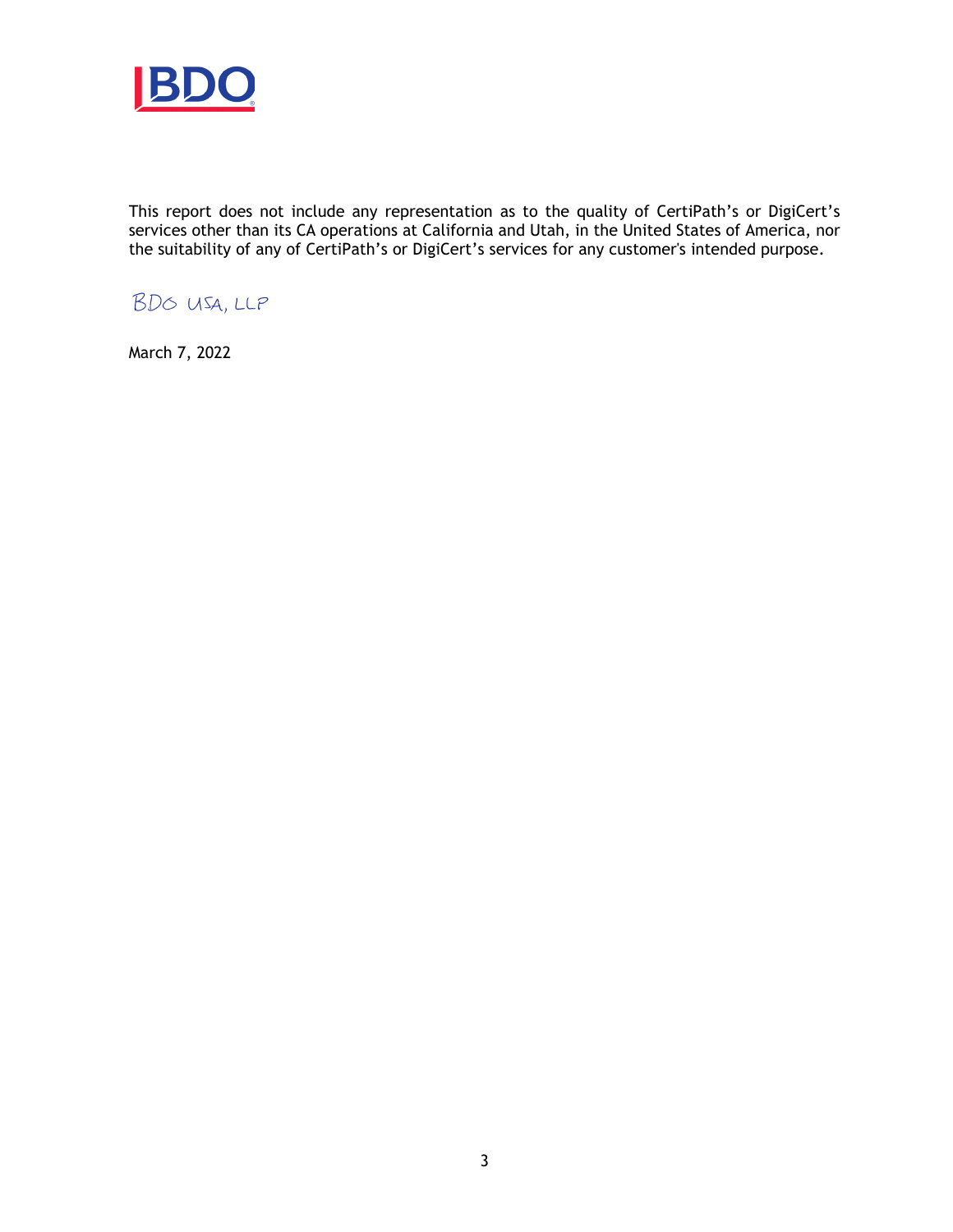<span id="page-3-0"></span>

# **ATTACHMENT A – POLICIES IN-SCOPE**

## **CertiPath CBCA Certification Practice Statement Version In-Scope**

The CertiPath CBCA Certification Practice Statement is consistent with the CertiPath X.509 Certificate Policy and is restricted to authorized program members.

| <b>CPS Name</b>                                        | <b>Version</b> | <b>Effective Date</b> |
|--------------------------------------------------------|----------------|-----------------------|
| <b>CertiPath CBCA Certification Practice Statement</b> | 2.0            | August 28, 2020       |

#### **CertiPath CRCA Certification Practice Statement Version In-Scope**

The CertiPath CRCA Certification Practice Statement is consistent with the CertiPath X.509 Certificate Policy and is restricted to authorized program members.

| CPS Name                                          | <b>Version</b> | <b>Effective Date</b> |
|---------------------------------------------------|----------------|-----------------------|
| l CertiPath CRCA Certification Practice Statement | 2.0            | August 28, 2020       |

#### **CertiPath X.509 Certificate Policy Versions In-Scope**

The CertiPath X.509 Certificate Policy is published on the CertiPath website.

| <b>CP Name</b>                     | <b>Version</b> | <b>Effective Date</b> |
|------------------------------------|----------------|-----------------------|
| CertiPath X.509 Certificate Policy | 3.43           | May 12, 2021          |
| CertiPath X.509 Certificate Policy | 3.42           | January 21, 2021      |
| CertiPath X.509 Certificate Policy | 3.41           | July 27, 2020         |

#### **Memorandum of Agreement Version In-Scope**

The Memorandum of Agreement pertains to the CertiPath Bridge CAs and is restricted to authorized program members.

| <b>Memorandum Name</b>                                                                                                      | <b>Effective Date</b> |
|-----------------------------------------------------------------------------------------------------------------------------|-----------------------|
| Memorandum of Agreement between the United States Federal<br>Public Key Infrastructure Policy Authority and CertiPath, Inc. | November 28, 2016     |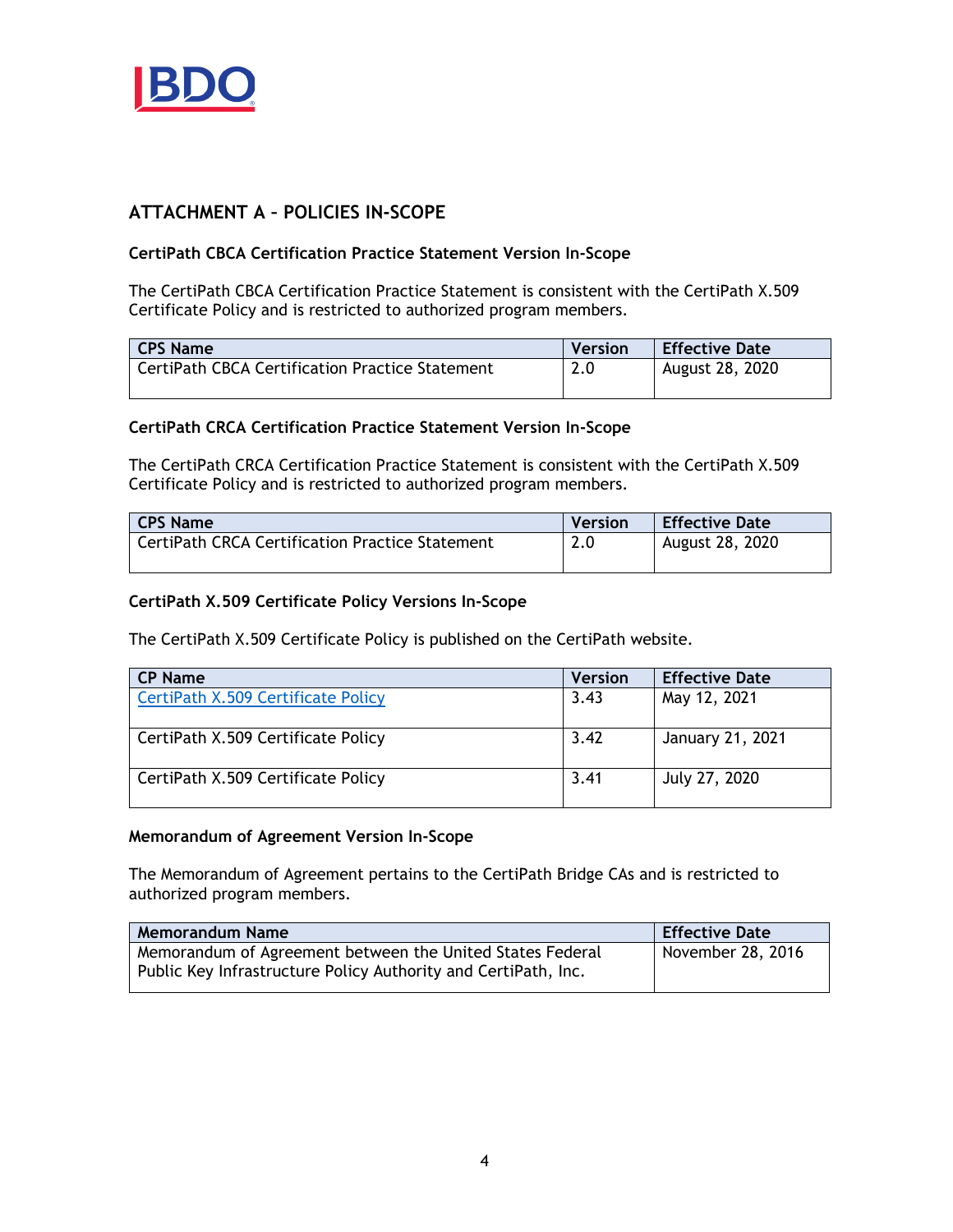<span id="page-4-0"></span>

# **ATTACHMENT B – LIST OF CAs IN-SCOPE**

| CertiPath Bridge CA ("CBCA")                                                                                       |                                                          |                   |           |
|--------------------------------------------------------------------------------------------------------------------|----------------------------------------------------------|-------------------|-----------|
| Subject Name                                                                                                       | Serial Number                                            | <b>Valid From</b> | Valid To  |
| CN = CertiPath Bridge CA<br><b>OU</b> = Certification Authorities<br>$O =$ CertiPath LLC<br>$C = US$               | 38 ef 47 1b a1<br>6f 9d d8 f8 fa e4<br>c9 a1 84 6f 9c    | 6/13/2011         | 2/21/2021 |
| $CN = \text{CertiPath Bridge CA} - G2$<br><b>OU</b> = Certification Authorities<br>$O =$ CertiPath LLC<br>$C = US$ | 42 f4 67 0e 39<br>2a 72 2b 3e ce<br>45 68 40 5f 85<br>39 | 11/3/2010         | 11/3/2020 |
| $CN = \text{CertiPath Bridge CA} - G3$<br><b>OU</b> = Certification Authorities<br>$O =$ CertiPath<br>$C = US$     | 12 17 51 7b 7a<br>b3 a9 9a 58 3e<br>b0 08 1a 0d 84<br>33 | 1/20/2020         | 1/20/2040 |

| CertiPath Common Policy Root CA ("CRCA")                                                                                                      |                                                          |                   |           |
|-----------------------------------------------------------------------------------------------------------------------------------------------|----------------------------------------------------------|-------------------|-----------|
| Subject Name                                                                                                                                  | Serial Number                                            | <b>Valid From</b> | Valid To  |
| CN = CertiPath Common Policy<br>Root Certification Authority<br><b>OU</b> = Certification Authorities<br>$O =$ CertiPath LLC<br>$C = US$      | 47 ba 97 dc b5<br>e3 27 13 81 a6<br>82 7f f2 b2 e2<br>64 | 1/10/2006         | 1/10/2026 |
| CN = CertiPath Common Policy<br>Root Certification Authority - G2<br><b>OU</b> = Certification Authorities<br>$O =$ CertiPath LLC<br>$C = US$ | 59 ea fd 3a 27<br>1b 46 d9 34 8f<br>e9 5d 13 39 45<br>51 | 11/3/2010         | 11/3/2030 |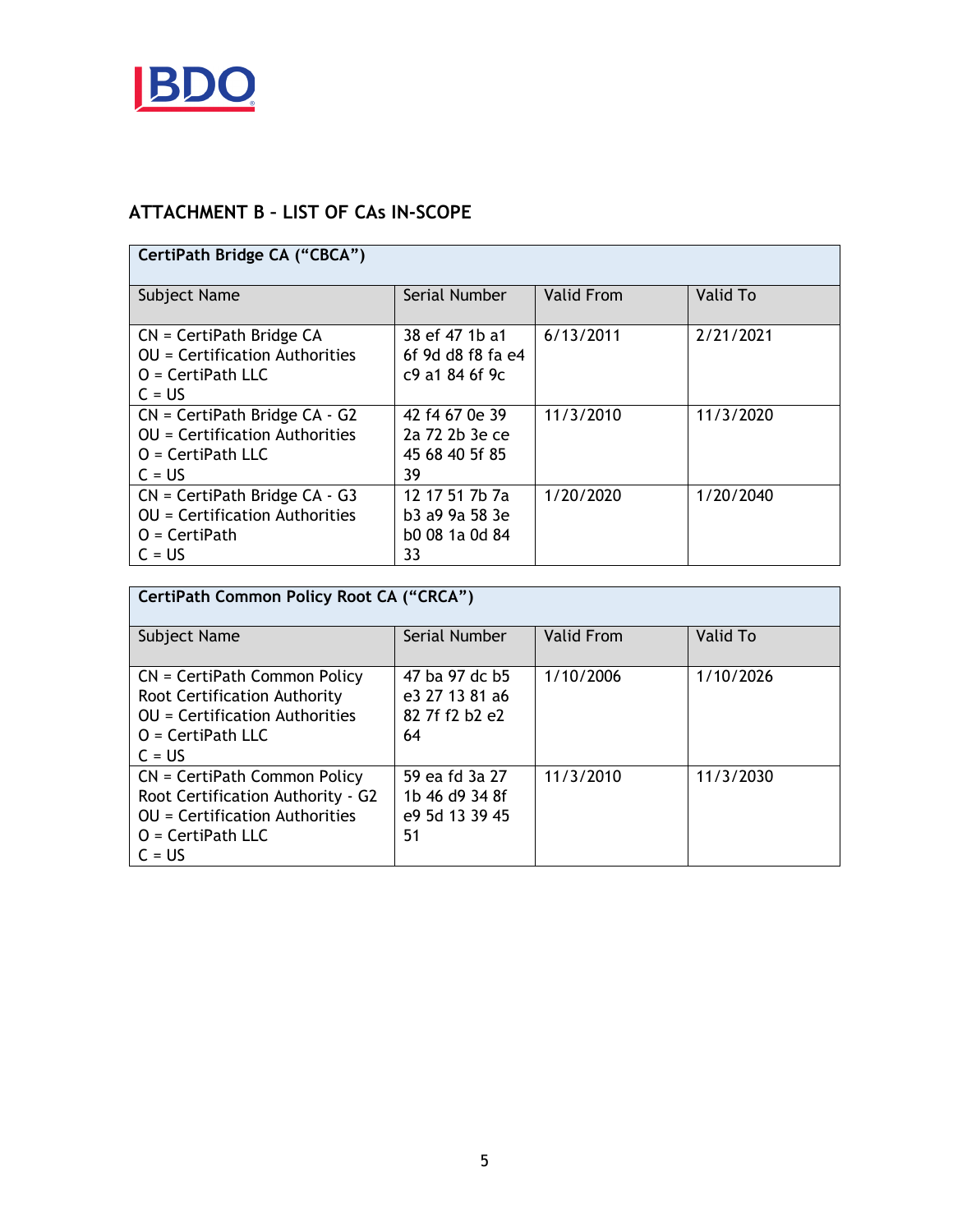

# **CERTIPATH, INC. MANAGEMENT'S ASSERTION**

<span id="page-5-0"></span>CertiPath, Inc. ("CertiPath") and DigiCert, Inc. ("DigiCert"), an independent subservice organization that provides Public Key Infrastructure ("PKI") management services to CertiPath, operate the Certification Authority ("CA") services for the CAs enumerated in  $Attachment B$ , and provide the</u> following CA services:

- Certificate renewal
- Certificate rekey
- Certificate issuance
- Certificate distribution
- Certificate revocation
- Certificate validation
- Subordinate CA and cross certificate lifecycle management

The management of CertiPath is responsible for establishing controls over its CA operations, including its CA business practices disclosure on its [website,](https://certipath.com/services/federated-trust/policy-management-authority/) CA business practices management, applicable CA environmental controls, CA key lifecycle management controls, and subordinate CA lifecycle management controls. These controls contain monitoring mechanisms, and actions are taken to correct deficiencies identified.

There are inherent limitations in any controls, including the possibility of human error, and the circumvention or overriding of controls. Accordingly, even effective controls can only provide reasonable assurance with respect to CertiPath's CA operations. Furthermore, because of changes in conditions, the effectiveness of controls may vary over time.

CertiPath's management has assessed its disclosure of its certificate practices and controls over its CA services. Based on that assessment, in CertiPath management's opinion, in providing its CA services in California and Utah, in the United States of America, throughout the period October 1, 2020 to September 30, 2021, CertiPath has:

- disclosed its business, key lifecycle management, certificate lifecycle management, and CA environmental control practices in applicable versions of its CertiPath X.509 Certificate Policy ("CP") (including sections 1 through 9), CertiPath CBCA Certification Practice Statement ("CBCA CPS") and CertiPath CRCA Certification Practice Statement ("CRCA CPS") (collectively the "CPSs") (including sections 1 through 9), and Memorandum of Agreement between the United States Federal Public Key Infrastructure Policy Authority and CertiPath, Inc. ("MOA") (including sections 1 through 9), as enumerated in [Attachment A](#page-7-0)
- provided its CA services in accordance with its disclosed practices, including:
	- o CertiPath's CP (including sections 1 through 9)
	- o CertiPath's CBCA CPS and CRCA CPS that are consistent with CertiPath's CP (including sections 1 through 9); and
	- $\circ$  the MOA (including sections 1 through 9)
- maintained effective controls to provide reasonable assurance that subordinate CA certificate requests are accurate, authenticated, and approved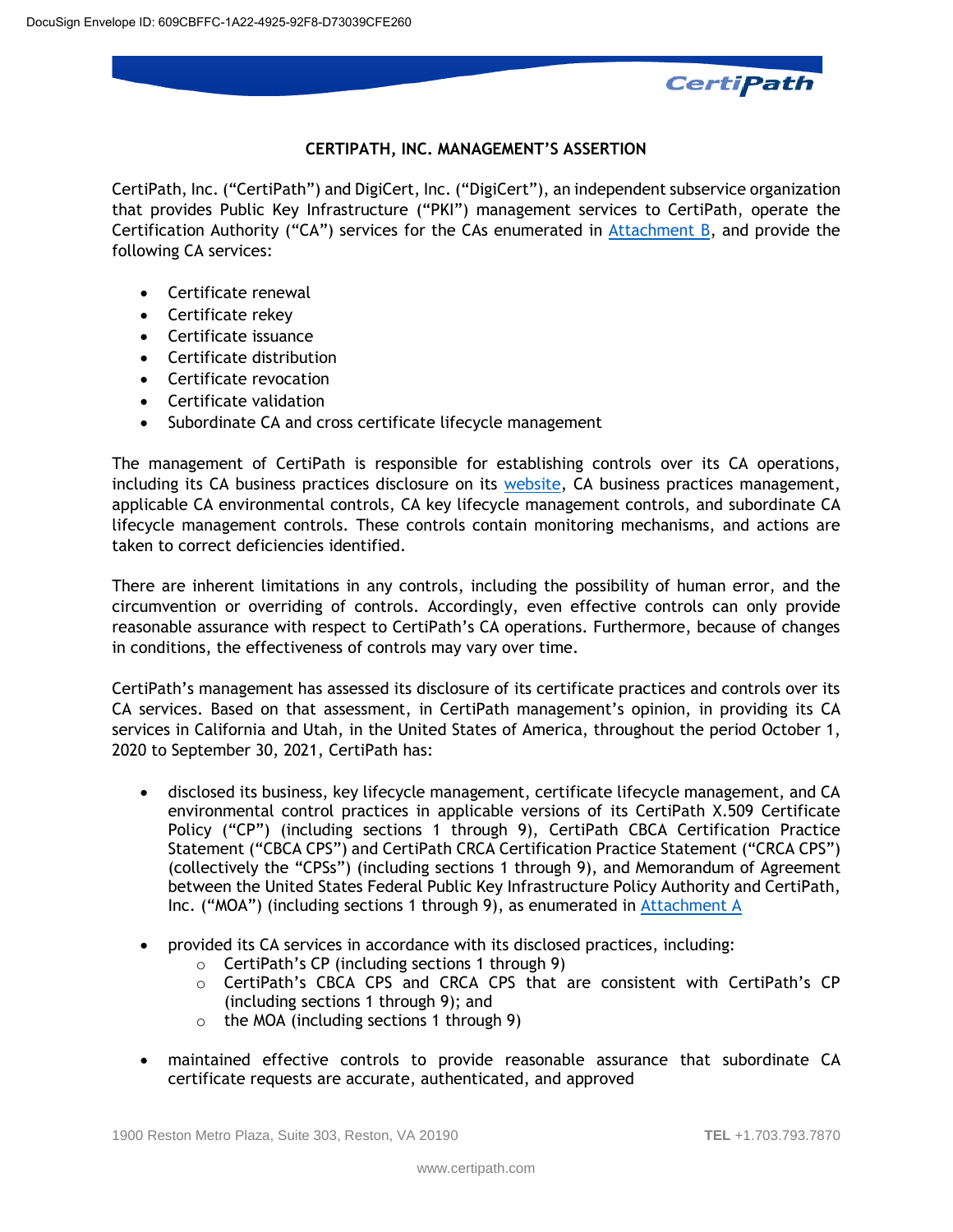based on the [WebTrust Principles and Criteria for Certification Authorities v2.2,](https://www.cpacanada.ca/-/media/site/operational/ms-member-services/docs/webtrust/webtrust-for-ca-22.pdf?la=en&hash=76D4C1F8363D563CE7FC09031E54ACA2EBFE3E3A) including the following:

### **CA Business Practices Disclosure**

- Certification Practice Statement (CPS)
- Certificate Policy (CP)

### **CA Business Practices Management**

- Certification Practice Statement Management
- Certificate Policy Management
- CP and CPS Consistency

# **CA Environmental Controls**

- Security Management
- Personnel Security
- Disaster Recovery, Backups, and Business Continuity Management
- Monitoring and Compliance
- Audit Logging

# **CA Key Lifecycle Management Controls**

CA Public Key Distribution

# **Subordinate CA Certificate Lifecycle Management Controls**

• Subordinate CA and Cross Certificate Lifecycle Management

CertiPath does not escrow its CA keys, does not provide subscriber key lifecycle management controls, does not provide subscriber registration, and does not provide certificate suspension services. Accordingly, our assertion does not extend to controls that would address those criteria.

CertiPath, Inc.

DocuSigned by M Niez \_\_\_\_\_\_\_\_\_\_\_\_\_\_\_\_\_\_\_\_\_\_\_\_\_\_\_\_\_\_\_\_\_\_

3/7/2022

Jeff Nigriny CEO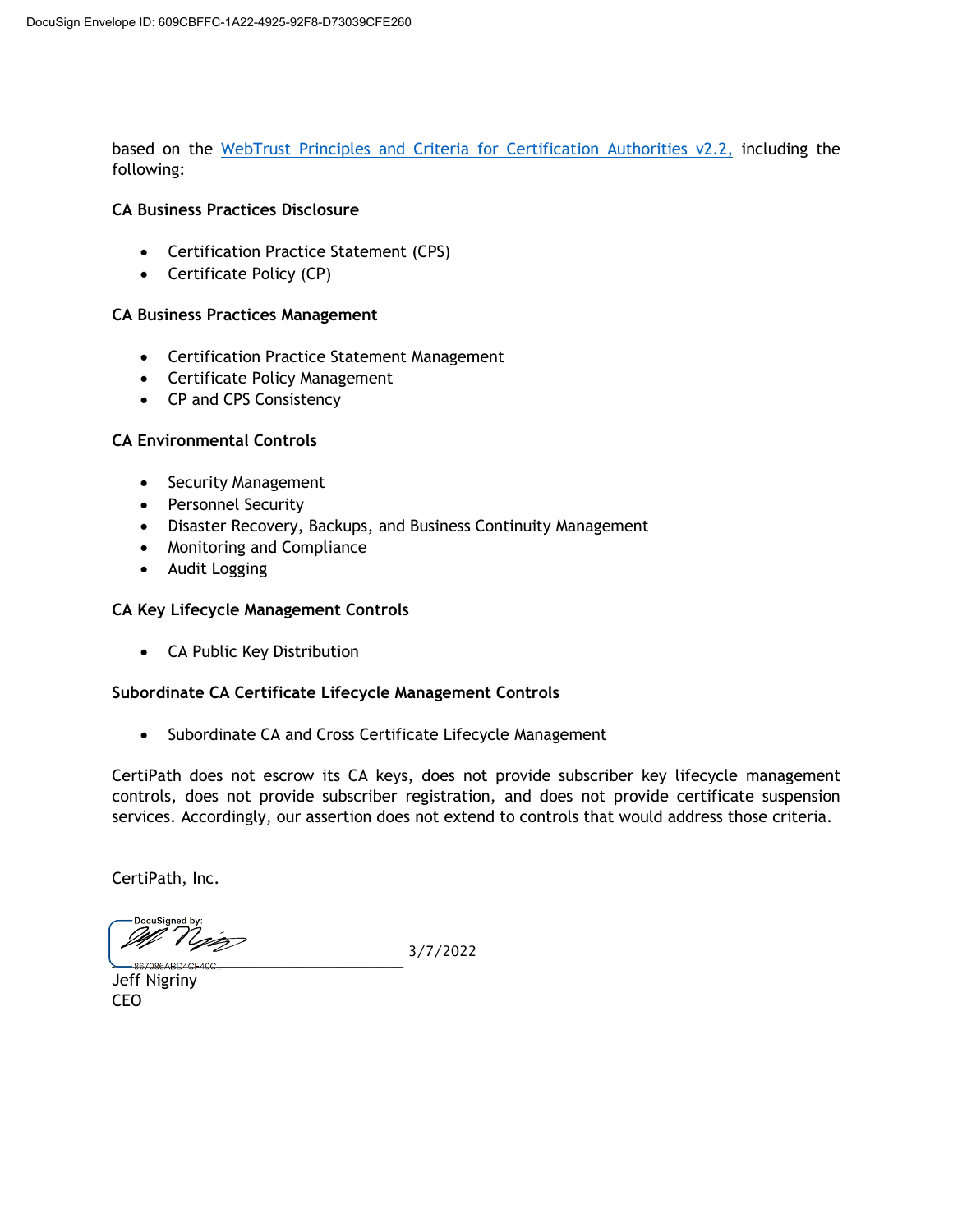# <span id="page-7-0"></span>**ATTACHMENT A – POLICIES IN-SCOPE**

CertiPath CBCA Certification Practice Statement Version In-Scope

The CertiPath CBCA Certification Practice Statement is consistent with the CertiPath X.509 Certificate Policy and is restricted to authorized program members.

| <b>CPS Name</b>                                        | <b>Version</b> | <b>Effective Date</b> |
|--------------------------------------------------------|----------------|-----------------------|
| <b>CertiPath CBCA Certification Practice Statement</b> |                | August 28, 2020       |
|                                                        |                |                       |

CertiPath CRCA Certification Practice Statement Version In-Scope

The CertiPath CRCA Certification Practice Statement is consistent with the CertiPath X.509 Certificate Policy and is restricted to authorized program members.

| <b>Version</b> | <b>Effective Date</b> |
|----------------|-----------------------|
| 2.0            | August 28, 2020       |
|                |                       |

CertiPath X.509 Certificate Policy Versions In-Scope

The CertiPath X.509 Certificate Policy is published on the CertiPath website.

| <b>CP Name</b>                            | <b>Version</b> | <b>Effective Date</b> |
|-------------------------------------------|----------------|-----------------------|
| <b>CertiPath X.509 Certificate Policy</b> | 3.43           | May 12, 2021          |
| CertiPath X.509 Certificate Policy        | 3.42           | January 21, 2021      |
| CertiPath X.509 Certificate Policy        | 3.41           | July 27, 2020         |

#### **Memorandum of Agreement Version In-Scope**

The Memorandum of Agreement pertains to the CertiPath Bridge CAs and is restricted to authorized program members.

| <b>Memorandum Name</b>                                                                                                      | Effective Date    |
|-----------------------------------------------------------------------------------------------------------------------------|-------------------|
| Memorandum of Agreement between the United States Federal<br>Public Key Infrastructure Policy Authority and CertiPath, Inc. | November 28, 2016 |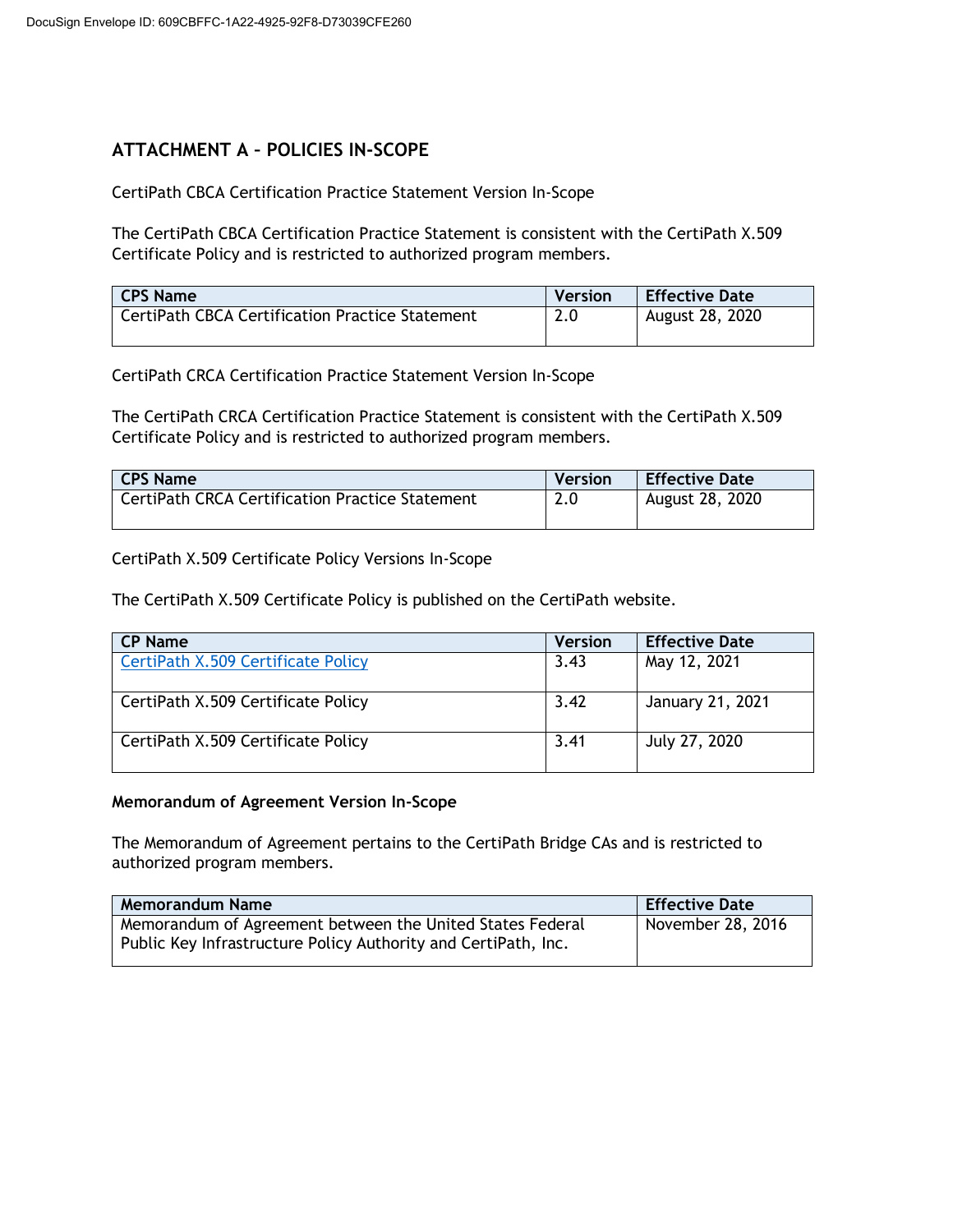# <span id="page-8-0"></span>**ATTACHMENT B - LIST OF CAs IN-SCOPE**

| CertiPath Bridge CA ("CBCA")           |                   |                   |                 |
|----------------------------------------|-------------------|-------------------|-----------------|
| Subject Name                           | Serial Number     | <b>Valid From</b> | <b>Valid To</b> |
| $CN = \text{CertiPath Bridge CA}$      | 38 ef 47 1b a1    | 6/13/2011         | 2/21/2021       |
| <b>OU</b> = Certification Authorities  | 6f 9d d8 f8 fa e4 |                   |                 |
| $O =$ CertiPath LLC                    | c9 a1 84 6f 9c    |                   |                 |
| $C = US$                               |                   |                   |                 |
| $CN = \text{CertiPath Bridge CA} - G2$ | 42 f4 67 0e 39    | 11/3/2010         | 11/3/2020       |
| <b>OU</b> = Certification Authorities  | 2a 72 2b 3e ce    |                   |                 |
| $O =$ CertiPath LLC                    | 45 68 40 5f 85    |                   |                 |
| $C = US$                               | 39                |                   |                 |
| $CN = \text{CertiPath Bridge CA} - G3$ | 12 17 51 7b 7a    | 1/20/2020         | 1/20/2040       |
| <b>OU</b> = Certification Authorities  | b3 a9 9a 58 3e    |                   |                 |
| $O =$ CertiPath                        | b0 08 1a 0d 84    |                   |                 |
| $C = US$                               | 33                |                   |                 |

| CertiPath Common Policy Root CA ("CRCA") |                             |                   |           |
|------------------------------------------|-----------------------------|-------------------|-----------|
| Subject Name                             | Serial Number               | <b>Valid From</b> | Valid To  |
| CN = CertiPath Common Policy             | 47 ba 97 dc b5              | 1/10/2006         | 1/10/2026 |
| Root Certification Authority             | e3 27 13 81 a6              |                   |           |
| <b>OU</b> = Certification Authorities    | 82 7f f2 b2 e2              |                   |           |
| $O =$ CertiPath LLC                      | 64                          |                   |           |
| $C = US$                                 |                             |                   |           |
| CN = CertiPath Common Policy             | $\overline{59}$ ea fd 3a 27 | 11/3/2010         | 11/3/2030 |
| Root Certification Authority - G2        | 1b 46 d9 34 8f              |                   |           |
| <b>OU</b> = Certification Authorities    | e9 5d 13 39 45              |                   |           |
| $O =$ CertiPath LLC                      | 51                          |                   |           |
| $C = US$                                 |                             |                   |           |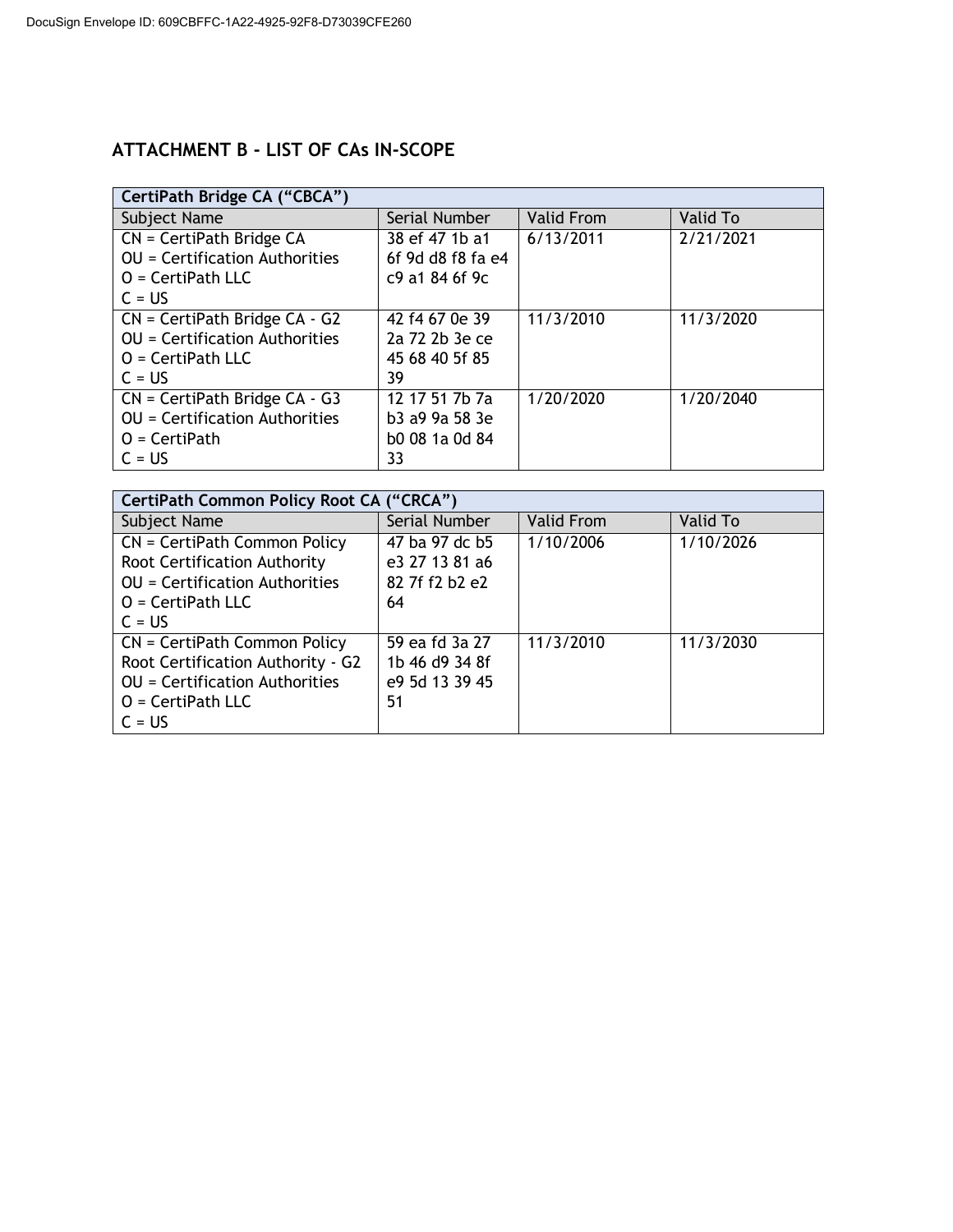

# **DIGICERT, INC. MANAGEMENT'S ASSERTION**

<span id="page-9-0"></span>DigiCert, Inc. ("DigiCert") provides Public Key Infrastructure ("PKI") management services to CertiPath, Inc. ("CertiPath"), who operates the Certification Authority ("CA") services for the CAs enumerated in [Attachment B.](#page-8-0) DigiCert provides the following PKI services to CertiPath:

- Certificate renewal
- Certificate rekey
- Certificate issuance
- Certificate distribution
- Certificate revocation
- Certificate validation

The management of DigiCert is responsible for establishing controls over its operations, to support CertiPath's CA business practices disclosures on CertiPath's [repository,](https://certipath.com/services/federated-trust/policy-management-authority/) applicable CA environmental controls, CA key lifecycle management controls, and subordinate CA lifecycle management controls. These controls contain monitoring mechanisms, and actions are taken to correct deficiencies identified.

There are inherent limitations in any controls, including the possibility of human error, and the circumvention or overriding of controls. Accordingly, even effective controls can only provide reasonable assurance with respect to DigiCert's PKI services. Furthermore, because of changes in conditions, the effectiveness of controls may vary over time.

DigiCert's management has assessed CertiPath's disclosure of its certificate practices and DigiCert's controls to provide its PKI services to CertiPath. Based on that assessment, in DigiCert management's opinion, in providing its PKI services at California and Utah, in the United States of America, throughout the period October 1, 2020 to September 30, 2021, DigiCert has:

- maintained effective controls to provide reasonable assurance that the integrity of keys and certificates it manages is established and protected throughout their lifecycles
- maintained effective controls to provide reasonable assurance that:
	- $\circ$  logical and physical access to CA systems and data is restricted to authorized individuals;
	- $\circ$  the continuity of key and certificate management operations is maintained; and
	- $\circ$  CA systems development, maintenance, and operations are properly authorized and performed to maintain CA systems integrity

based on the [WebTrust Principles and Criteria for Certification Authorities v2.2,](https://www.cpacanada.ca/-/media/site/operational/ms-member-services/docs/webtrust/webtrust-for-ca-22.pdf?la=en&hash=76D4C1F8363D563CE7FC09031E54ACA2EBFE3E3A) including the following: